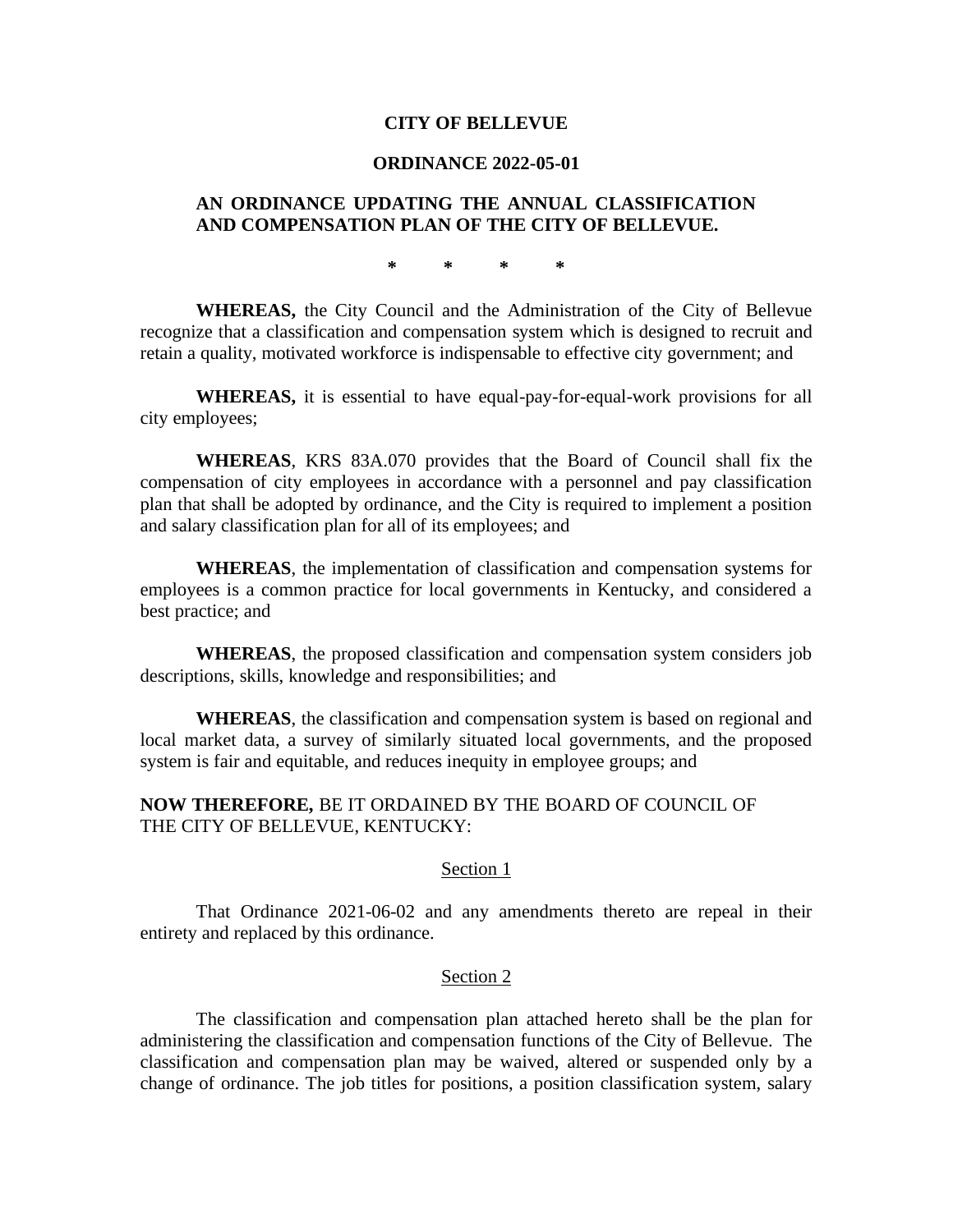ranges for each position, for employees of the City of Bellevue are hereby established as set out in the attached position classification system.

#### Section 3

The uniform system for managing personnel matters for all City employees is outlined in the City of Bellevue Employee Handbook, 2018 Edition (Handbook). The Handbook and any amendments to it are incorporated by reference as if fully re-written herein.

#### Section 4

All agents and employees of the City of Bellevue may, for temporary periods of time on a full time or part time basis, and to meet emergency conditions, be assigned by the City Administrator to any department in which they or any of their services may be required, and in addition thereto, shall perform such other duties as may be required by the City Administrator in conformity with general laws of the Commonwealth of Kentucky and the ordinances, rules and regulations of the City of Bellevue, Kentucky.

#### Section 5

Co-op Employees, students, part time/temporary employees shall be paid in the same time-frame basis as all other City employees. All compensation shall be paid at the rate of between \$10.00 to \$15.00 per hour as determined by the City Administrator. These employees are not provided retirement, health or other benefits.

## Section 6

The City may pay employees extra compensation in lump sum payments as may be deemed necessary and prudent for actual services rendered. The reasons to make these payments may be to make payments to compensate employees lump sum payments in lieu of increases to base pay that would contribute to the future exposure of liability of future salary and benefits to the City.

#### Section 7

Any ordinances or parts thereof in conflict herewith are to the extent of such conflict, hereby repealed.

#### Section 9

That this ordinance shall take effect and be in full force when passed, published and recorded according to law.